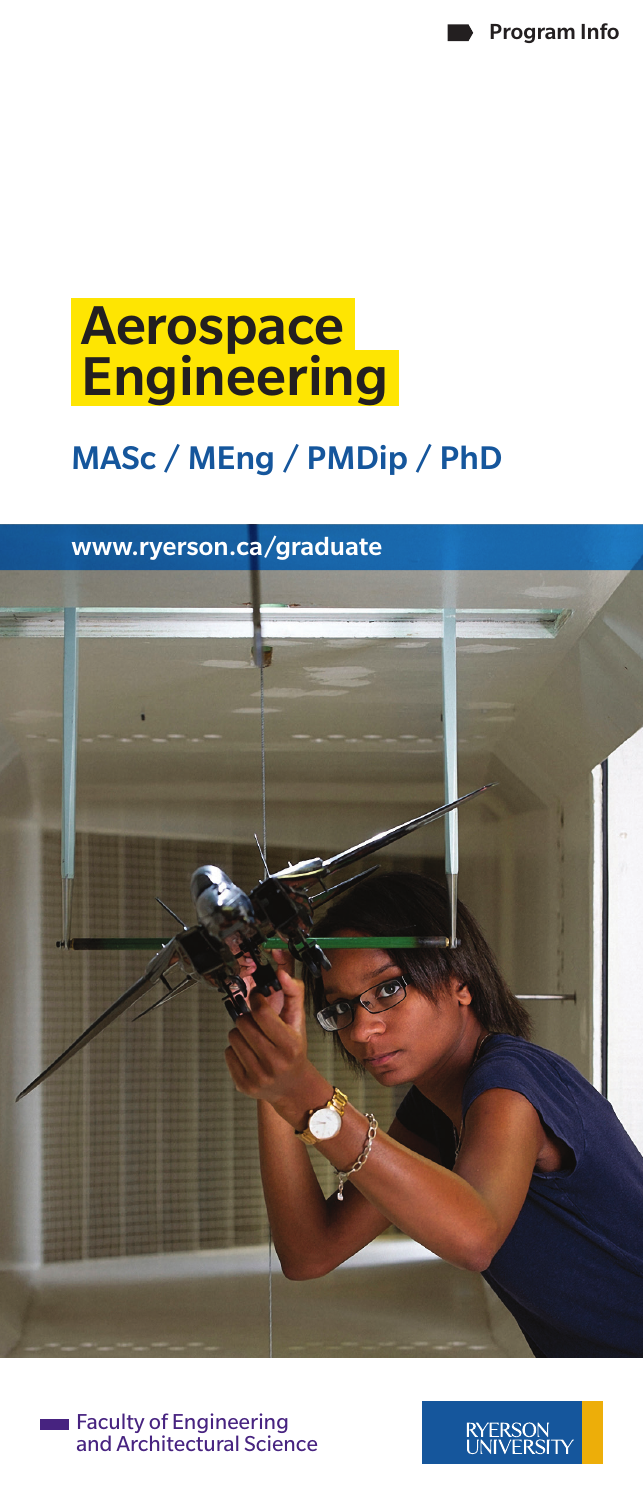### Aerospace Engineering

This program focuses on the intellectual development of graduate students within the field of aerospace engineering. Students will further develop critical and independent thinking throughout the wide spectrum of graduate courses offered. Located in the George Vari Engineering and Computing Centre, a state-of-the-art building in the heart of downtown Toronto, the Department of Aerospace Engineering has garnered an esteemed reputation, due in part to its partnerships with industry, and its contribution to the development of strategic plans for promoting the growth of the aerospace industry on provincial, national and international levels.

#### Research Areas

- Aeroelasticity, unsteady, MAV and applied aerodynamics, nonlinear dynamics and chaos, fluidstructure interactions
- Aircraft conceptual design, multidisciplinary design optimization
- Composite materials, fiber metal laminates, high temperature fatigue, materials characterization
- Computational structural and mathematical fluid dynamics, vibrations, mesh-reduction methods, intact/ defective aerospace composite structures
- Cooling of gas turbine blades, thermal management in aerospace systems
- Design optimization, fluid-structure interaction, noise propagation
- Fatigue, stress and high temperature testing, aerospace structures, manufacturing, materials and composites
- Flight mechanics
- Flight vehicle design and analysis
- Guidance, navigation and control of space systems, UAVs
- Mechatronics, macro/micro hybrid systems, design and control integration
- Powerless flights
- Robotics, control and aircraft systems
- Short pulsed laser nano/micromachining, laser material interaction, synthesis of nanomaterial, nanomaterials for photovoltaic conversion
- Spacecraft orbit, dynamics, and attitude estimation and formation control, sun sensors, star trackers, sensor processing, rover navigation
- Urban wind power generation

#### Admissions Information

| <b>MASc</b>  | • Completion of a 4-year bachelor's degree<br>in aerospace engineering or a related field<br>Minimum GPA or equivalent of 3.33/4.33<br>$\bullet$<br>(B+) in the last two years of study |
|--------------|-----------------------------------------------------------------------------------------------------------------------------------------------------------------------------------------|
| <b>MEng</b>  | • Completion of a 4-year bachelor's degree<br>in aerospace engineering or a related field<br>Minimum GPA or equivalent of 3.00/4.33<br>(B) in the last two years of study               |
| <b>PMDip</b> | • Completion of a 4-year bachelor's degree<br>in aerospace engineering or a related field<br>• Minimum GPA or equivalent of 3.33/4.33<br>$(B+)$ in the last two years of study          |
| <b>PhD</b>   | Completion of a master's degree in a related<br>engineering or applied science field<br>• Minimum grade point average (GPA) or<br>equivalent of $3.33/4.33(B+)$                         |

Applicants may be required to provide certification of English language proficiency. For more information, visit [www.ryerson.ca/graduate/futurestudents/admissions/](www.ryerson.ca/graduate/futurestudents/admissions/english-language.html) [english-language.html](www.ryerson.ca/graduate/futurestudents/admissions/english-language.html).

**Resources** 

- Flight Mechanics and Flight Simulation, Thermal Management
- FRAMES Components and Materials Testing
- High-Speed Gas Dynamics, Propulsion
- Inflatable Space Structures
- Manufacturing, Robotics/Micro Manufacturing, Stress Analysis
- Nanofabrication, Vibrations
- Satellite Attitude Control, Satellite Design and Management
- Small and Large Subsonic Wind Tunnels
- Space Avionics and Instrumentation, Space Electronics and Integration
- Systems and Control, Vision Management, Avionics and Systems

#### At a Glance







Canada Research Chairs

state-of-the-art research labs

active industry partnerships